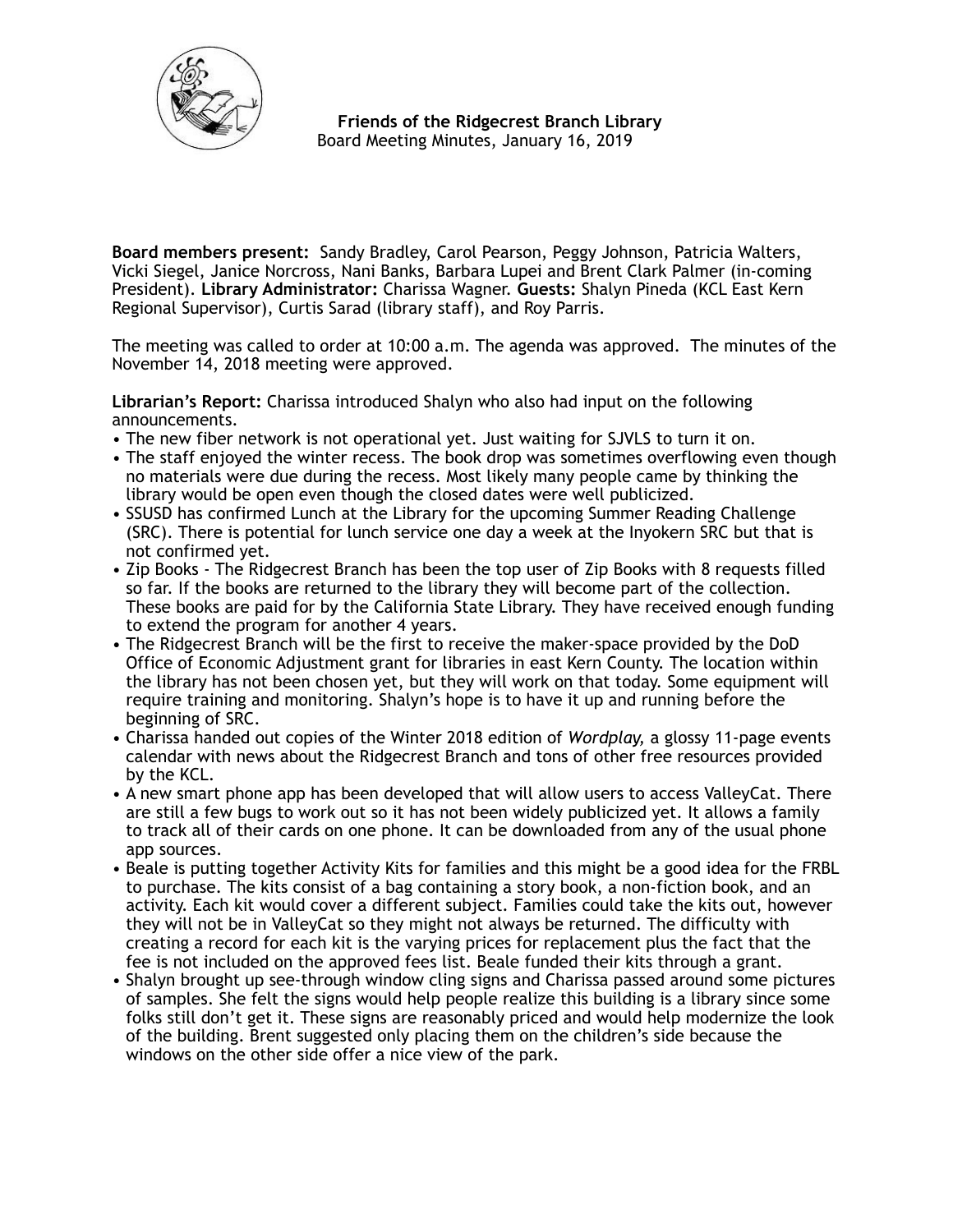- Sandy mentioned her hope to put a programmable sign outside the library. Shalyn said she would like to see us update the wooden sign in front of the library which would cost about \$4K from the book trust.
- Discussion of the book trust followed. Charissa said she will particularly need it for filling in subject areas after the non-fiction books are weeded, and for replacing lost and damaged books. Activity kits, if we decide to go ahead with those, would come from the book trust as well.
- Shalyn announced that the book drop will be getting a decorative wrap with an artistic design. The book drop will have to travel to Bakersfield for the make-over so the branch will have to make do with a smaller book drop while it is gone. It was mentioned that a larger book drop would be nice and Shalyn told us it would cost \$5K, which would come from the book trust.
- Shalyn told us more about Dinner in the Stacks, held annually by the Library Foundation at the Beale Branch. Each table has a topic and a speaker so there is great conversation around a subject the diners are interested in discussing. The dinner is formal and also includes raffles and an auction. Brent said that he felt the book sales were successful here, but he was willing to talk to the mayor about support the idea. Sandy said many other local groups use dinners as fundraisers. Vicki suggested that someone write an article in the newsletter about putting FRBL in a member's will or trust. Charissa is seeking permission to hold a murder mystery in the library, and Brent suggested a tea party on Mother's Day for the moms with children still at home.

# **President's Report:** Sandy Bradley reported

• This is her last meeting as President, and she wanted to tell everyone she feels fortunate having worked with such talented fundraisers. She will be out of town on the day of the next meeting, but she plans to continue working with the Friends, particularly on a couple of projects. She wants to work with Brent on a garage sale that will run with the spring sale, and she wants to create a video about the Friends, the library, Kern County, etc. Now that she has more time, she will be able to work on these interests.

# **Treasurer's Report:** Nani reported

- She provided copies of the Proposed Budget 2019, the December 2018 Financial Report, and the Branch Financial Report. There was a question regarding the latter report showing that the Certificates of Deposit (CD) balance had jumped from approx. \$16.8K to \$32K. (She later reported by email that in March 2018 we transferred another \$16K to the Edward Jones CD account, and transferred \$820.00 to the Alta One Savings account which meant a round number of \$32K would be invested at Edward Jones.) The Salesroom brought in an average of \$199/week in December (later corrected to \$265 because the Library was closed for one week).
- Brent reported that he will no longer charge the FRBL for his web hosting work while he is President.

# **Vice-President, Membership Report:** Carol Pearson reported

- Since our last meeting, there have been no new members and 19 renewals. Six of those renewals took advantage of the offer to renew at the 2018 rate.
- She will take care of adding more money to the postage account for the newsletter.

# **Vice-President, Book Sales Report:** Janice reported

• Janice has started advance planning for the book sale. She provided copies of possible flyers, articles, ads, and calendar announcements. Sandy thanked her for the great start and said the publicity folks would finalize the materials and follow the schedule for releasing them, keeping her in the loop throughout the process.

# **Newsletter: Deadline for next newsletter – January 25, 2019.**